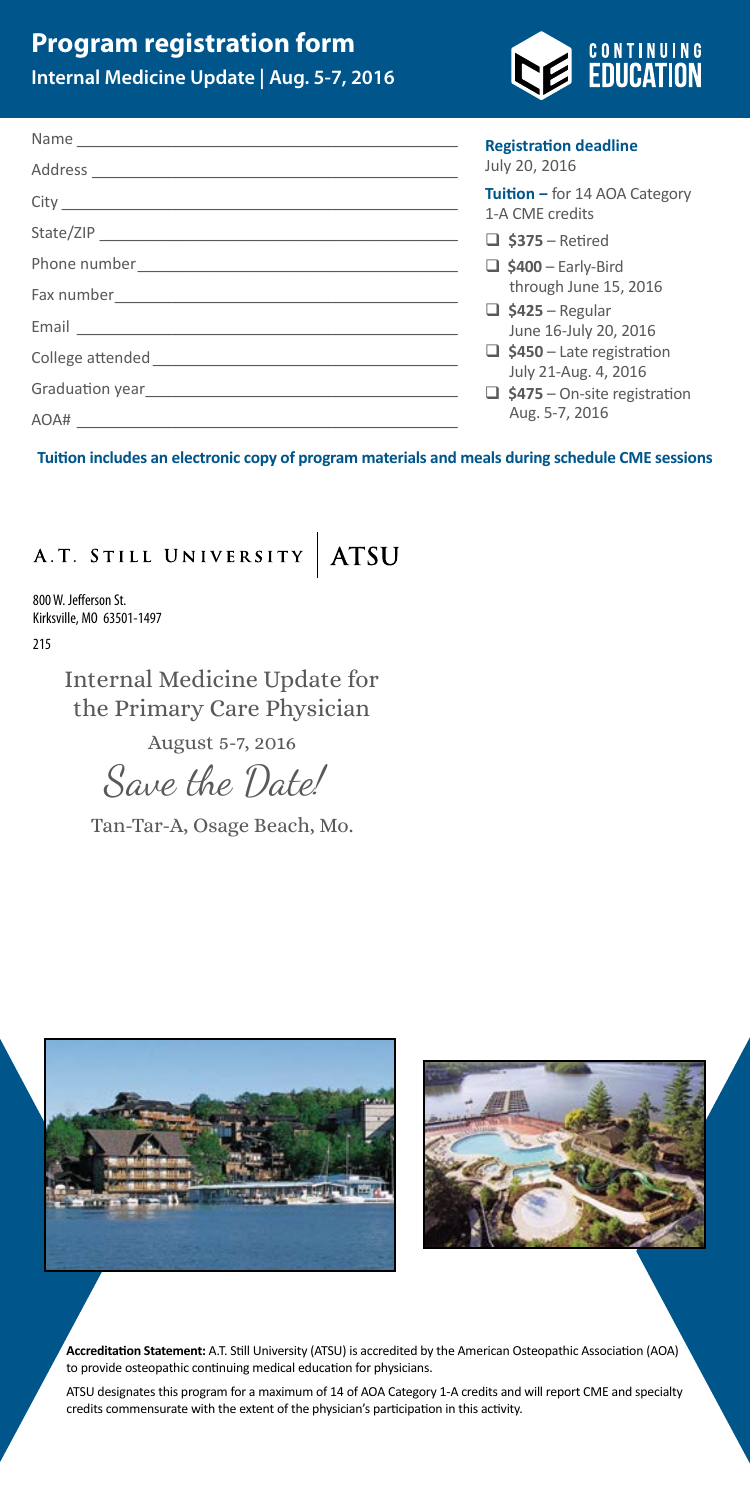#### Internal Medicine Update for the Primary Care Physician

Based on your responses to our recent **ATSU CME Needs Assessment Survey**, experts will be presenting the latest up-to-date information on these topics:

- Osteopathic Manipulative Techniques
- Neurological Disorders
- Updates in Oncology
- Ophthalmology Herpes of the Eye and Red Eye Systemic Disease
- Interactions Between the Hospitalist and the Primary Care Provider
- Vascular Disease and Carotid Artery Disease

# Aug. 5-7, 2016

#### Don't miss the opportunity to earn 14 of AOA Category 1-A CME credits!

For more information and to register go to **ce.atsu.edu** or call 660.626.2232.

Hotel reservation information is available at ce.atsu.edu. Reservations can also be made by calling 800.**TAN.TARA** (826.8272). Note: Mention ATSU to receive our special discounted rates. ATSU discounted rates expire **July 6, 2016**.



**ATSU** 

A.T. STILL UNIVERSITY

## Earn valuable AOA category 1-A CME credits. **Continuing Education Upcoming Programs**

Mark your calendar and plan to attend!

### 2016

**Founder's Day – Arizona campus** Oct. 21-22, 2016 | Mesa, Ariz.

**Founder's Day – Missouri campus** Neuromusculoskeletal Update *Back to the Future: 25 year of Osteopathy and Beyond* Oct. 27-29, 2016 | Kirksville, Mo. **Big Cedar Pre-Conference** Skin Surgery Part III Dec. 1, 2016

**Big Cedar Primary Care Update** Dec. 1-3, 2016 Big Cedar Lodge Ridgedale, Mo.

### 2017

**ATSU CE/CME Cruise** Jan. 14-21, 2017 Royal Caribbean's – Harmony of the Seas® Fort Lauderdale, Fla. (*cruise departure*)

Visit **ce.atsu.edu** or call ATSU Continuing Education at 660.626.2232 for more details.